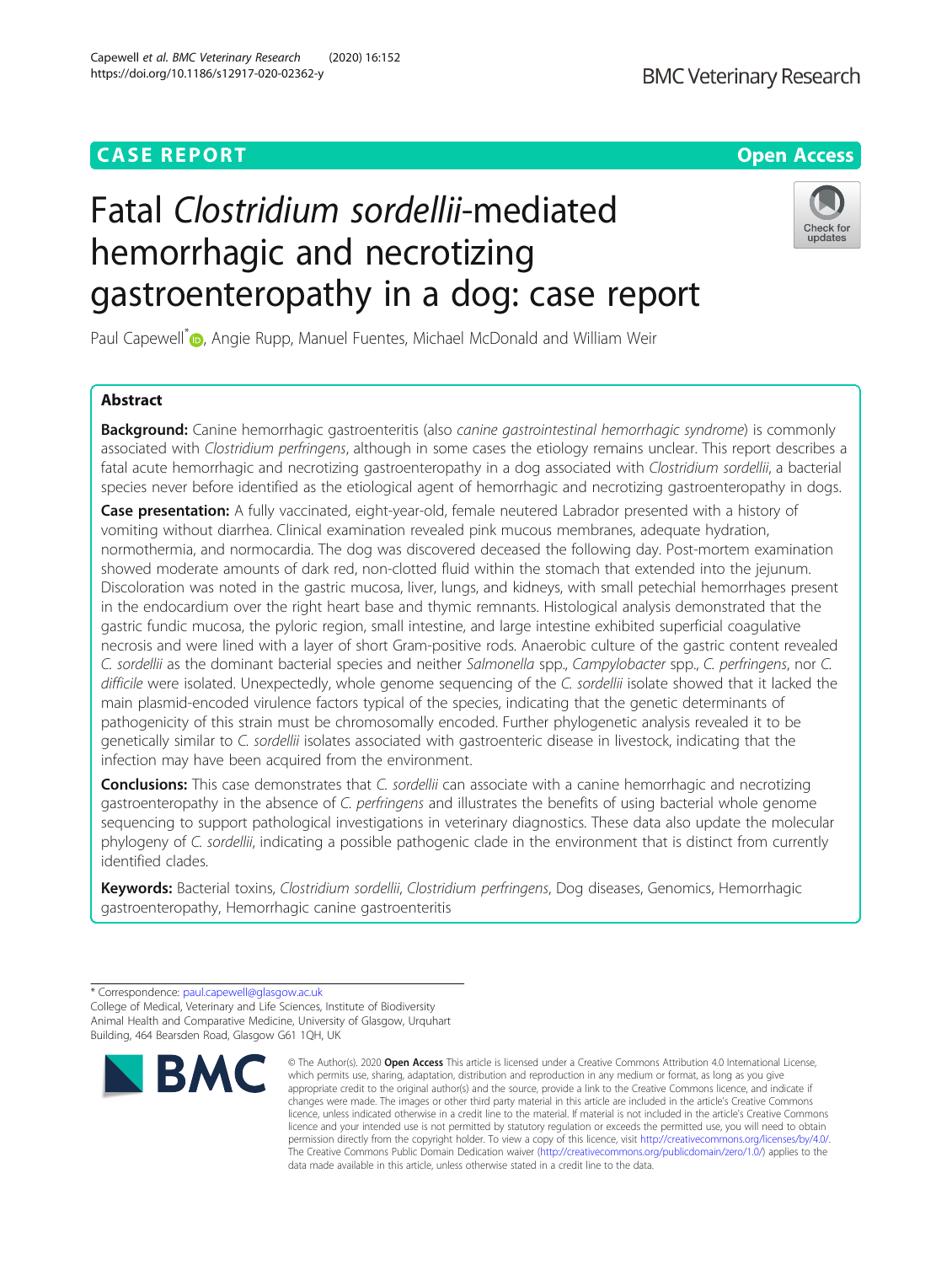# Background

Canine hemorrhagic gastroenteritis (also canine gastrointestinal hemorrhagic syndrome or acute hemorrhagic diarrhea syndrome) is clinically characterized by (per) acute hemorrhagic diarrhea, frequently accompanied by vomiting and hemoconcentration. The disease is often associated with the presence of Clostridium perfringens, an aerobic, spore-forming, rod-shaped Gram-positive bacterium [[1\]](#page-4-0). C. perfringens can produce several major toxins (Cpa, Cpb, Etx, and Iap/Iab) that are used to type infection (types A–E). However, the description of several new toxin genes (netB, cpe, netE, and netF) has recently expanded the range of toxinotypes [[2](#page-4-0)]. In particular, isolates expressing both Cpe and NetF (termed type F) have been linked to acute cases of hemorrhagic diarrhea in canines and equines [\[1](#page-4-0), [3](#page-4-0)–[6](#page-4-0)]. This includes studies that identified the toxinotype in half of dogs presenting with acute hemorrhagic diarrhea  $[1, 6]$  $[1, 6]$  $[1, 6]$  $[1, 6]$ . However, these reports contain several animals with hemorrhagic gastroenteritis and an uncharacterized clostridial infection, suggesting further pathogenic strains or species may contribute to disease.

Clostridium sordellii is an emerging pathogen of humans and animals that is commonly found in soil and sewage [[7\]](#page-4-0). While many strains are non-pathogenic, some are virulent, particularly those expressing lethal toxin (TscL) and hemorrhagic toxic (TcsH) encoded on separate plasmids, pCS1 and pCS2 [[7\]](#page-4-0). Humans are commonly infected at sites of soft tissue trauma and typically exhibit gas gangrene, edema, hypotension, absence of fever, tachycardia, intense leucocytosis, and hemoconcentration. Mortality is usually due to hypotension and multiorgan failure, likely mediated by capillary leak syndrome, septic processes, and toxic shock [[8\]](#page-4-0). In contrast to this, cattle and sheep are more commonly infected orally and exhibit gastrointestinal disease and sudden death [\[9](#page-4-0)–[12\]](#page-4-0), whereas equines exhibit fatal internal omphalitis and atypical myopathy [\[13](#page-4-0), [14](#page-4-0)]. Infection with C. sordellii has also been linked to incidences of necrotic enteritis in chickens [[9\]](#page-4-0).

TscL has been shown to be leucocidal, leading to lesions characterized by a profound absence or mild in-flammatory responses [[15](#page-4-0)]. TcsH is less commonly found and is hypothesized to cause alteration to the cytoskeleton, resulting in capillary leakage [[10\]](#page-4-0). However, it is important to note that the majority of C. sordellii strains do not possess TscL nor TscH but are still pathogenic, albeit less so than those possessing these toxins [[7,](#page-4-0) [16\]](#page-4-0). These strains do not contain any recognizable plasmids and additional chromosomallyencoded virulence factors have been suggested, including sordellilysin (Sdl), neuraminidase (NanS), and phospholipase C (Csp), for which the exact mechanisms of pathophysiology remain to be established [\[16\]](#page-4-0).

# Case presentation

In the present case, a fully vaccinated, eight-year-old, female neutered Labrador presented with a 24-h history of vomiting without diarrhea. Until this episode, the dog had been completely healthy, with a single vomiting episode reported approximately 3 months prior. It was noted that the dog was a known scavenger. Upon clinical examination, the dog presented with pink mucous membranes, adequate hydration, normothermia, and normocardia. The abdomen lacked any signs of bloating or dilation. The following morning the dog was found deceased. Gross examination conducted 7 h post-mortem revealed moderate amounts of dark red, non-clotted fluid within the stomach. The fluid extended caudally into the first two-thirds of the jejunum, whereas the remaining small intestine and large intestine were devoid of content. The gastric mucosa was diffusely discolored dark red, with the fundic mucosa containing additional irregular patches of more intense reddening that were interpreted as hemorrhages (Fig. [1](#page-2-0)a). The mucosa of the remaining gastrointestinal system was mildly reddened and this was interpreted as evidence of congestion. Liver, lungs, and kidneys were dark red, with small petechial hemorrhages present in the endocardium overlying the right heart base and thymic remnants.

Upon histological examination, the superficial third of the gastric fundic mucosa exhibited coagulative necrosis (Fig. [1](#page-2-0)b and c), and in a multifocal to coalescing distribution, the mucosal surface was lined by a thin layer of short Gram-positive rods (length: 6 μm; thickness: 1 μm; Fig. [1](#page-2-0)d), with small groups of rods also extending multifocally along the gastric pits into the necrotic layers. Inflammatory cells were not evident in any of the mural layers, although small multifocal hemorrhages were present in the mucosa. The proximal mucosa of the pyloric region, small intestine, and large intestine exhibited similar changes to those observed in the fundic region with these lesions mildly tapering towards a more multifocal to coalescing distribution in the large intestines and regions of more intense bacterial infiltrates and pronounced mucosal necrosis commonly associated with one another. Additionally, multifocal intra-alveolar and intra-bronchiolar hemorrhages were evident in the lungs and the adrenal cortex exhibited acute, multifocal to coalescing hemorrhages. Anaerobic culture of gastric content using horse blood agar revealed a profuse growth of a clostridial species that was subsequently identified as C. sordellii using the Analytic Profile Index (API) method (bioMérieux) and designated as strain 24,178. Aerobic culture using sheep blood agar revealed a profuse growth of Cellulomonas/Microbacterium, also identified by API. Salmonella spp., Campylobacter spp., C. perfringens, and C. difficile were not isolated.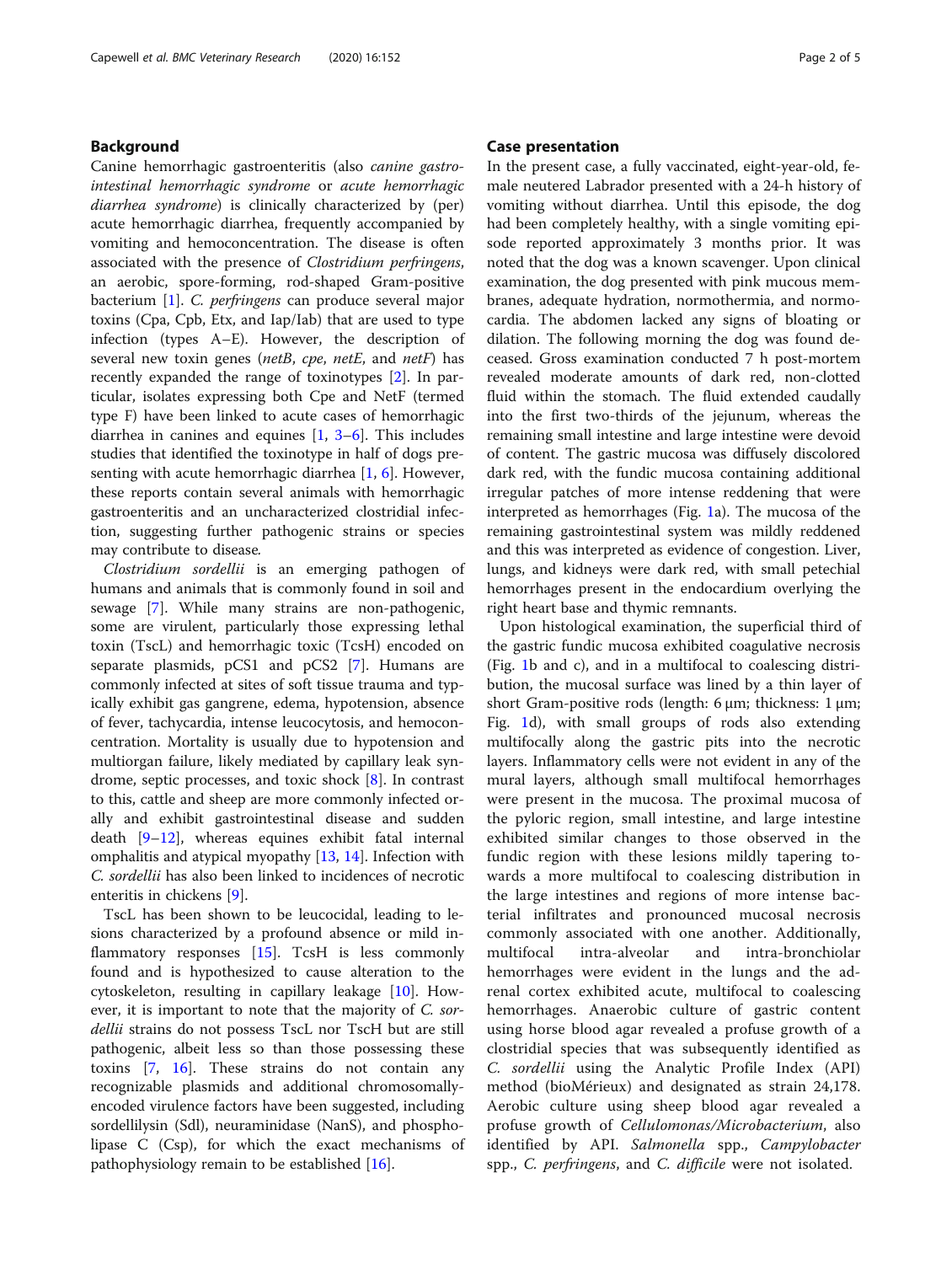<span id="page-2-0"></span>

A whole genome sequencing approach was utilized to fully characterize C. sordellii strain 24,178. To this end, purified DNA was prepared from culture using a QIAamp DNA Mini Kit (Qiagen GmbH, Hilden, Germany) and an aliquot containing 24 ng/ul was commercially sequenced using the Illumina HiSeq platform (MicrobesNG, Birmingham). This resulted in 378,245 read pairs aligned to a reference C. sordellii strain ATCC9714 that possesses both pCS1 and pCS2 plasmids. However, despite an average read depth of 18.1 across the genome, no reads were found to align to either plasmid, indicating that the tscL and tscH toxin genes were not present in the isolate under investigation (Fig. [2a](#page-3-0)). Sequence reads were assembled de novo using VelvetOptimiser for Velvet [[17](#page-4-0)] and BLASTN in order to identify sequences similar to tscL and tscH in the resulting assembly and this also resulted in no hits, again confirming that the major toxin genes were not present. Further in silico plasmid detection using HyAsP [[18](#page-4-0)] and plasmidSPAdes [\[19](#page-4-0)] detected no evidence of novel plasmids, whilst reciprocal BLASTN searches of the 123 de novo contigs assembled by Velvet against ATCC9714 also did not detect any regions that were unique to the isolate. The virulence associated genes sordellilysin (sdl), neuraminidase ( $nanS$ ), and phospholipase C ( $csp$ ) were all found to be present (Fig. [2b\)](#page-3-0). The predicted sordellilysin amino acid sequence was identical to that found in other strains, while neuraminidase possessed a Leu397Ile mutation and phospholipase C featured an Asp480Glu

mutation. These mutations have not previously been described and it is unknown what impact, if any, these would have on virulence. Finally, a core C. sordellii genome was created using 35 publicly available sequences and a previously established method [\[7](#page-4-0)]. This resulted in 1157 shared genes that were aligned using Mauve [[20](#page-4-0)] to construct a phylogenetic tree with FastTree2 [\[21](#page-4-0)]. Similar to previous work [[7\]](#page-4-0), the tree was rooted with C. difficile strain R20291. The tree topology suggested that the isolated C. sordellii strain is closely related to two livestock C. sordellii strains (W3026 and W2948), possibly indicating that the dog contracted the infection via environmental ingestion. Neither of the closely related veterinary strains possess the plasmid-encoded toxins. While the four clades of C. sordellii were largely reconstructed in this analysis, the additional data provided by our analysis show that the new strain 24,178 and the related veterinary strains are placed within a distinct group between clade 1 and clades 2 and 3. This may suggest these strains are a novel environmental clade more closely related to the virulent clade 1 strains despite not possessing TcsL nor TcsH.

# Discussion and conclusions

This case report demonstrates that C. sordellii can cause a fatal hemorrhagic and necrotizing gastroenteropathy in dogs and should be considered as a potential causative agent for such syndromes alongside C. perfringens. The close relatedness of this isolate to strains previously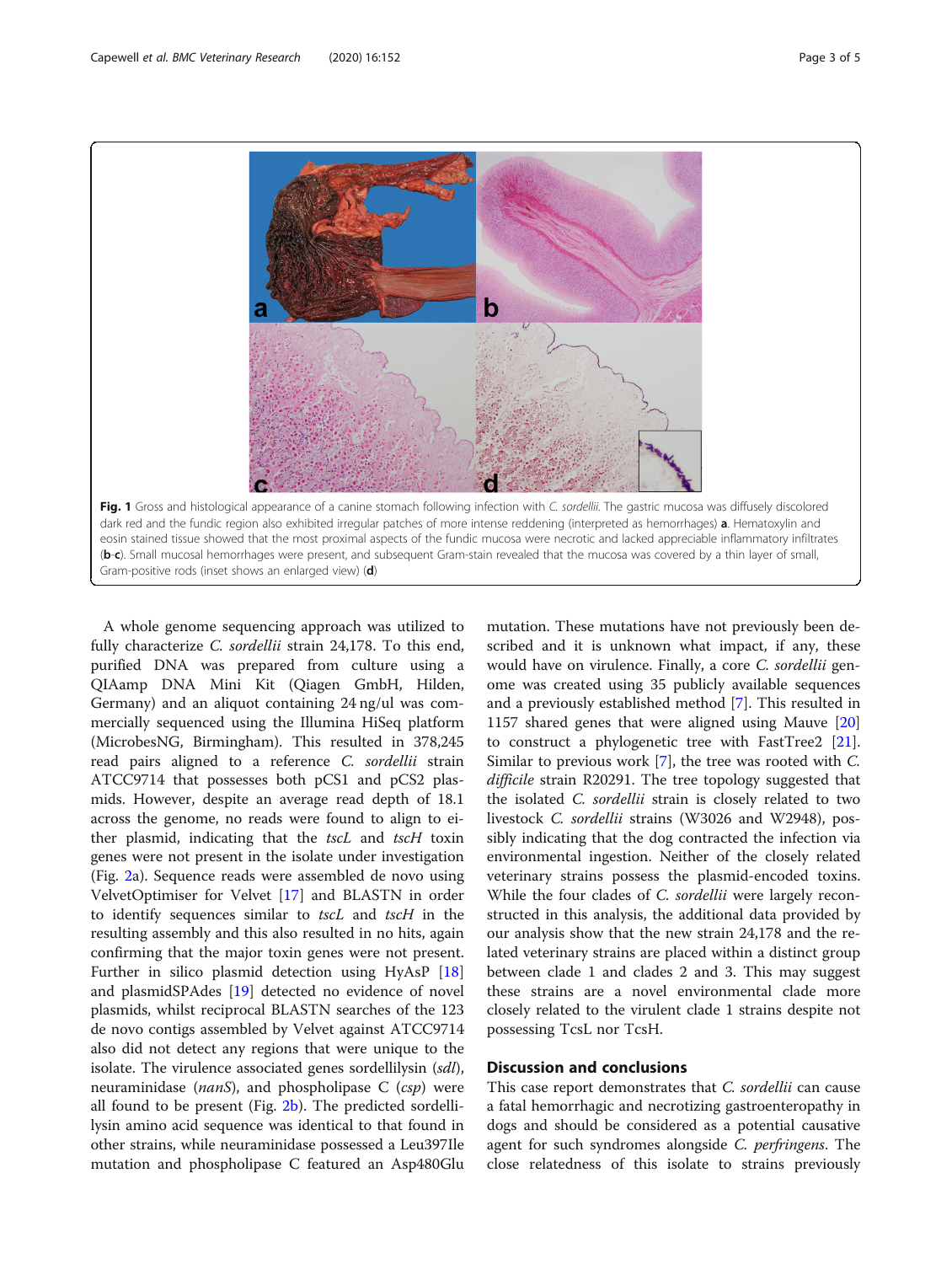<span id="page-3-0"></span>

recovered from diseased livestock suggests that the infection of this dog may have occurred via ingestion from the environment. C. sordelli infections associating with severe necrotizing gastroenteric disease have previously been described for several livestock species, including chickens [[11\]](#page-4-0), sheep [\[9](#page-4-0)], and cattle [[12\]](#page-4-0). Fatal infections have also been reported for equines [[13](#page-4-0), [14\]](#page-4-0). Therefore, a history of scavenging or contact with livestock may represent a risk factor in such cases. It is notable that the strain of C. sordellii under investigation caused severe disease despite lacking the classical tcsL and tcsH virulence factors sometimes found in this species. Interestingly, the genetic basis for virulence associated with companion animal hemorrhagic gastroenteritis caused by C. perfringens has been the subject of recent investigations and this has resulted in the identification of the NetF toxin in isolates from canine  $[1, 4-6]$  $[1, 4-6]$  $[1, 4-6]$  $[1, 4-6]$  $[1, 4-6]$  $[1, 4-6]$  and equine cases [[4,](#page-4-0) [5](#page-4-0)]. This pore-forming cytotoxin co-locates with the *cpe* enterotoxin gene on a plasmid  $[4]$  $[4]$ . Since its discovery, large-scale studies have indicated a significant association with dogs with acute hemorrhagic diarrhea syndrome  $\begin{bmatrix} 1, 3-6 \end{bmatrix}$  $\begin{bmatrix} 1, 3-6 \end{bmatrix}$  $\begin{bmatrix} 1, 3-6 \end{bmatrix}$  $\begin{bmatrix} 1, 3-6 \end{bmatrix}$  $\begin{bmatrix} 1, 3-6 \end{bmatrix}$  $\begin{bmatrix} 1, 3-6 \end{bmatrix}$  $\begin{bmatrix} 1, 3-6 \end{bmatrix}$  and a causal link has been proposed [[1\]](#page-4-0). It is striking that we did not find any plasmidencoded virulence factors in our strain of C. sordellii. While it is possible that the toxin-encoding plasmids were lost during culture adaption of isolate 24,178, as has been described for other isolates [\[7](#page-4-0)], the short-term growth in vitro and the close relationship between isolates 24,178, W3026, and W2948 suggest that this is

unlikely. Our findings therefore highlight the need for further genomic studies to quantify the importance of chromosomally encoded virulence factors in this pathogen. Genetic characterization beyond the straightforward presence or absence of plasmid-encoded virulence factors may allow the pathogenic potential of an isolate to be estimated and an array of genetic polymorphisms associated with subtle pathogenic differences to be identified. An important aspect of this retrospective case study was the application of whole-genome sequencing to fully characterize the pathogen involved. As sequencing technology becomes a more readily accessible tool to support diagnostic veterinary clinical pathology, the use of predictive models designed to gauge isolate virulence may lead to more tailored treatment for canine hemorrhagic canine gastroenteritis and other Clostridium-mediated infections.

#### Abbreviations

Cpa: Clostridium perfringens alpha toxin; Cpb: Clostridium perfringens beta toxin; Etx: Clostridium perfringens epsilon toxin; Iap/Iab: Clostridium perfringens iota toxin; Cpe: Clostridium perfringens enterotoxin; NetB: Clostridium perfringens necrotic enteritis toxin B; NetE: Clostridium perfringens necrotic enteritis toxin E; NetF: Clostridium perfringens necrotic enteritis toxin F; TcsL: Clostridium sordellii lethal toxin; TcsH: Clostridium sordellii hemorrhagic toxic; pCS1: Clostridium sordellii plasmid 1; pCS2: Clostridium sordellii plasmid 2; Sdl: Sordellilysin; NanS: Neuraminidase S; Csp: Clostridium sordellii Phospholipase C; API: Analytic Profile Index

#### Acknowledgements

We would like to thank the VDS histopathology team for technical support with tissue processing for the histological assessments.